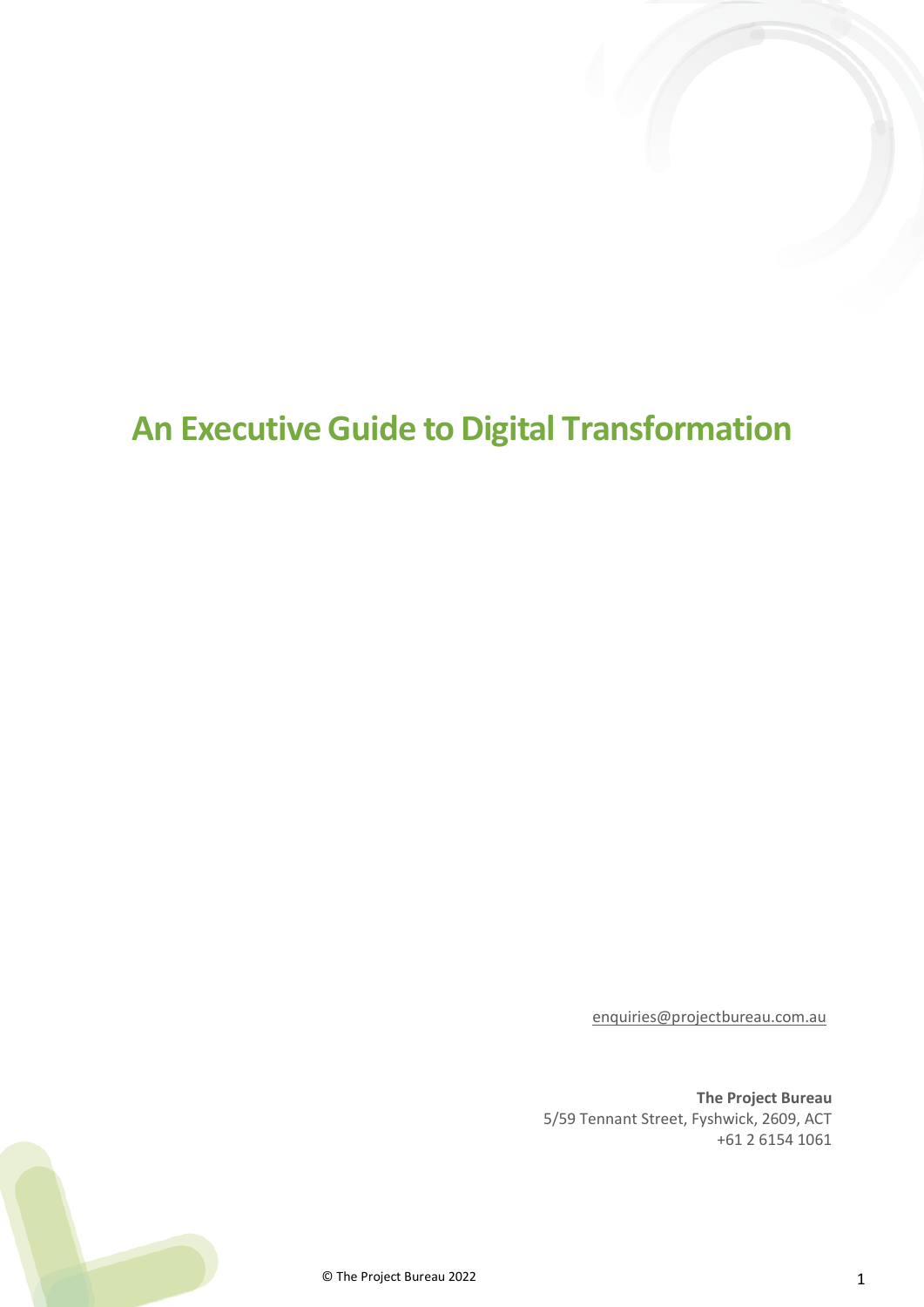# Contents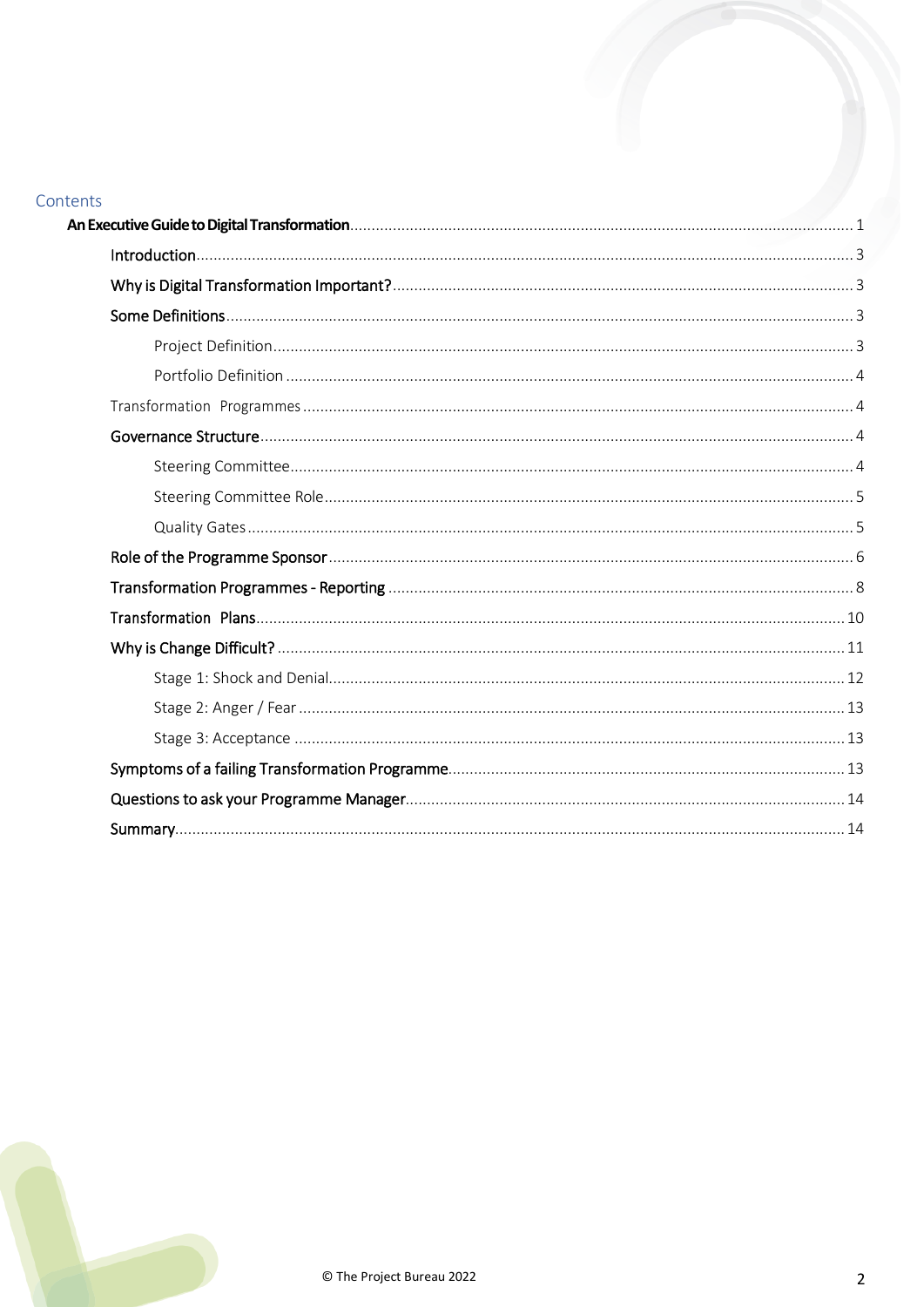## <span id="page-2-0"></span>Introduction

Many organisations are embarking on digital transformation programmes. Whether the driver is post-Covid or a desire to be more competitive, it is important that executives understand digital transformations and their role in a successful transformation.

In this guide, we will give an overview of digital transformation and describe the role executives can play to make it a success.

# <span id="page-2-1"></span>Why is Digital Transformation Important?

It is likely that an organisation will run many programmes in a year. While all of these are likely to be important initiatives, transformation and digital transformations can be critical to the ongoing viability of an organisation. If this is not true, then the programme probably isn't transformational.

There are many examples of these types of 'transform or die' programmes. Netflix used new technology to transform its business from a physical rental model to an online streaming service. This was a great example of successful transformation resulting not only in survival but in killing its competition at the time, Blockbuster.

There are many drivers for transformation programmes, and these include:

- New competitors
- New Technology
- Change in customer behaviours, e.g. move to online shopping
- Mergers
- De-mergers
- External events forcing a change in business model for example the Covid pandemic or Brexit

Transformation can therefore be critical to the ongoing survival of an organisation; this is why transformations need to be properly managed, sponsored and challenged.

These days most transformations are digital transformations, i.e. transforming an organisation by, wherever possible, replacing manual or labour-intensive processes with efficient digital technologies and systems.

## <span id="page-2-2"></span>Some Definitions

The words project, programme and portfolio are often used interchangeably, and they mean different things. It is important for senior managers and executives to understand the differences in order to sponsor and challenge these initiatives.

#### <span id="page-2-3"></span>Project Definition

A non-recurring, temporary endeavour undertaken to produce deliverables with desired business outcomes and so realize desired business benefits.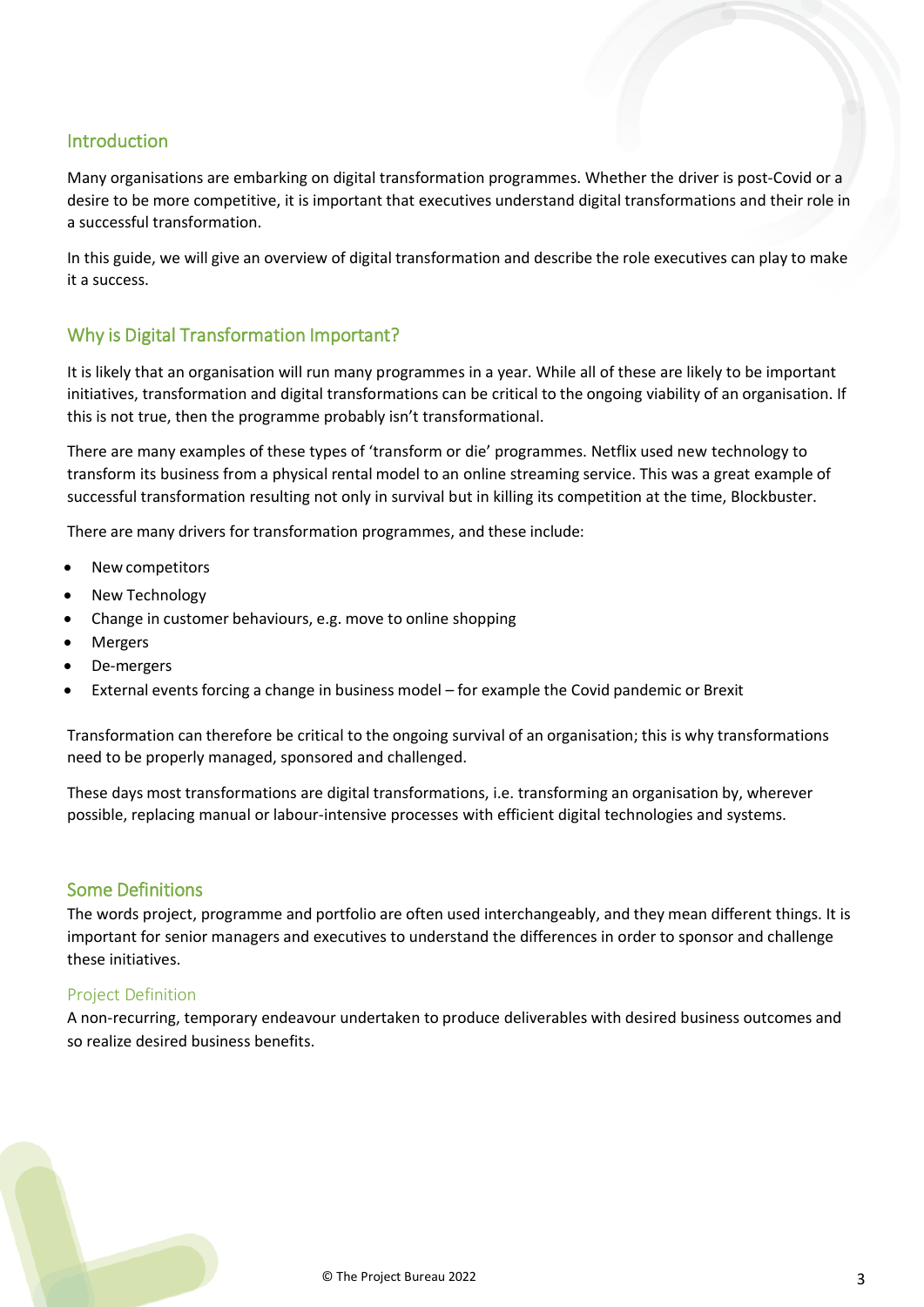#### Programme Definition

A collection of projects that seek to achieve a common overarching outcome. A programme may be cross departmental whereas a project often isn't.

#### <span id="page-3-0"></span>Portfolio Definition

A collection of programmes or projects grouped together (typically for reporting purposes) based on certain organisational, business, cost, benefit, risk, time or technical criteria.

#### <span id="page-3-1"></span>Transformation Programmes

As transformation Programmes are large, they may have sub-programmes and projects within these subprogrammes.

#### <span id="page-3-2"></span>Governance Structure

A transformation will typically consume significant resources, time and money. As alluded to earlier, a transformation programme may be existential, so it is imperative that the programme is controlled, managed and a close eye is kept on its expected outcomes. To achieve this, there needs to be a strong sponsor and the right governance structure in place. It is outside the scope of this guide to describe governance arrangements for a transformation programme but below we include some basic programme governance structures, I.e. Steering Committee and Quality Gates.

#### <span id="page-3-3"></span>Steering Committee

All digital transformations should form a steering committee. This group is a key governance committee that, as it says, steers the programme.

There is no hard and fast rule of how often the steering committee should meet, but once a month is probably the correct frequency. Once a quarter is, in my opinion, too long a time interval to review and steer the programme. It can go seriously off the rails in three months!

The Steering Committee should comprise:

- **Sponsor**
- Senior Stakeholders
- Senior person from the key contractor(s) who is involved in delivering the programme Directors or senior members of the department(s) most affected by the transformation
- Change Director
- Finance Controller / Director (transformation programmes are costly endeavours and budgets need to be controlled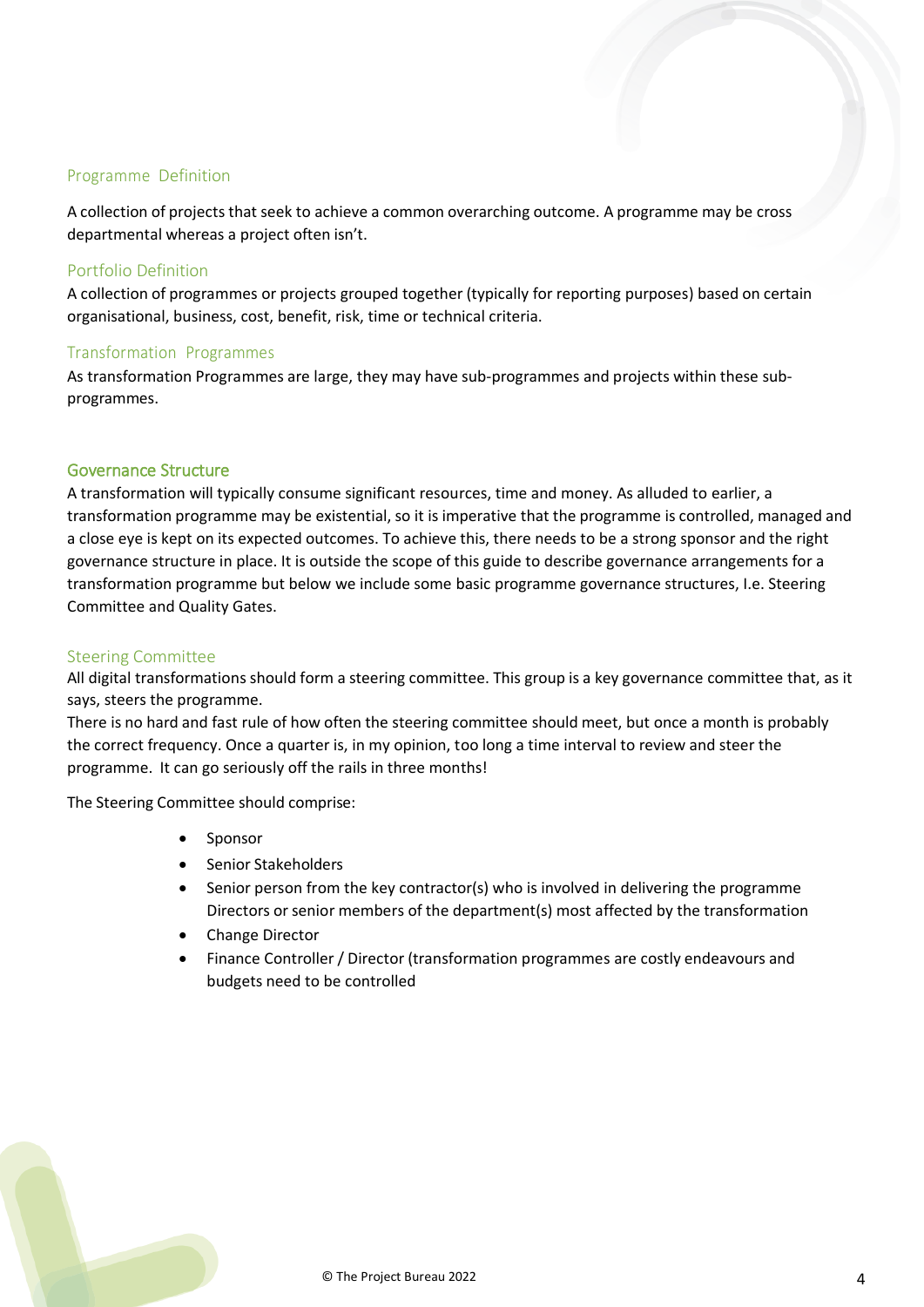## <span id="page-4-0"></span>Steering Committee Role

The Steering Committee has a number of roles to perform:

- Resolve Issues. Every Programme will encounter issues. Big issues requiring big decisions need to be taken by the Steering Committee
- Understand risks. The steering committee needs to understand the key programme risks and agree the mitigation and avoidance actions that have been implemented
- Support the Programme. This support can take a number of forms but typically it is helping the
- programme team unblock blockers to the programme's success
- Agree changes to scope. Not every scope change needs to be raised at the steering group but big changes to scope that may increase the budget significantly or delay the programme, need to be agreed at the Steering Committee.
- Make Big Decisions. Key decisions that could adversely affect the programme or improve the programme's success need to be taken by the Steering Committee. For example, this could include replacing a key supplier or contractor
- Approving changes to the programme budget. The scale of the transformation will require a large budget and as the programme evolves this budget needs to be increased. This is a decision for the steering committee.
- Checking the on-going viability of the programme

#### <span id="page-4-1"></span>Quality Gates

Quality Gates is the other key governance process that a digital transformation programme should use. Put simply, Quality Gates ask the question:

*"Should we still do this programme and, if so, is the programme being run in the correct way?"*

It is obviously a little more complex than that. But this is the essence. You need to define a set of criteria at each stage gate.

In some digital transformation programmes, the programme must pass a quality gate to receive funding for the next stage of the programme. These gates are a check that the programme is still a viable initiative, and it is being delivered to an agreed set of standards.

Without a quality gate process there is the danger that the programme continues even when the transformation is no longer viable or is being delivered in such a way to make the end deliverables sub-optimal or not fit for purpose.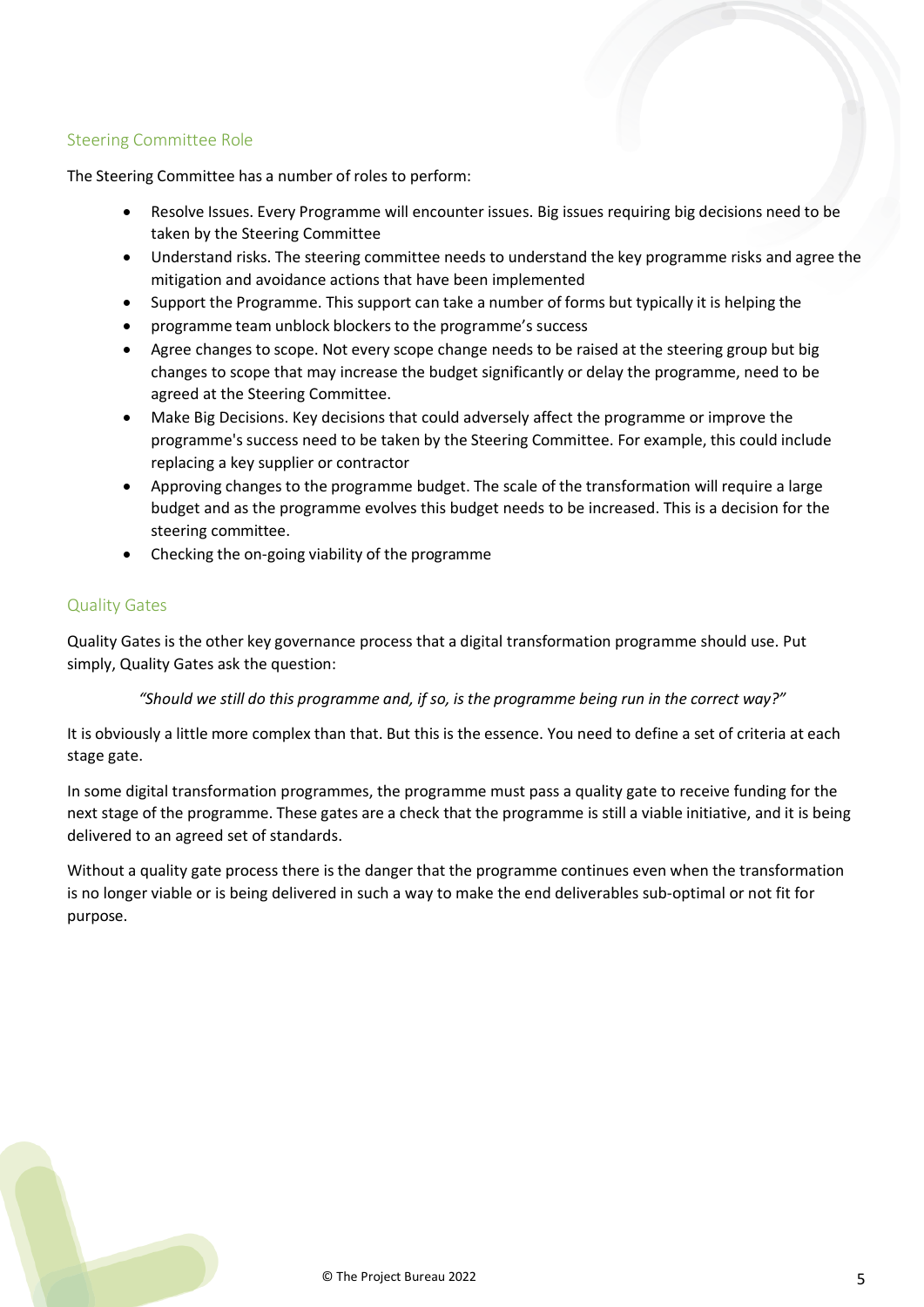| <b>合</b> Plan Portfolio         |             |                                                                                                  |          |       |                |              |            |                      |                        |                      |                               | Partitions                |
|---------------------------------|-------------|--------------------------------------------------------------------------------------------------|----------|-------|----------------|--------------|------------|----------------------|------------------------|----------------------|-------------------------------|---------------------------|
|                                 |             | $\circ$<br>$\mathscr{D}_0$ $\mathbb{R}$                                                          |          |       |                |              |            |                      |                        |                      |                               |                           |
| <b>Definition</b><br>Governance | <b>Team</b> | <b>Resources</b><br><b>Finances</b>                                                              | Delivery | Agile | <b>Actions</b> | <b>RAIDO</b> | Plan Value | Delivery<br>Exposure | <b>Benefits</b>        | <b>Reports</b>       |                               |                           |
|                                 |             |                                                                                                  |          |       |                |              |            | Gateways             |                        |                      |                               |                           |
|                                 | 日           | PROPOSAL APPROVAL                                                                                |          |       |                |              |            |                      |                        |                      |                               |                           |
|                                 | Name        | Description                                                                                      |          |       |                |              |            | Mandatory?           | Criteria<br>Completion | Attachments Evidence |                               |                           |
|                                 | Viability   | Does the proposal identify potential project opportunity to deliver quality and cost improvement |          |       |                |              |            | $\overline{z}$       | R                      | D                    | The business case is attached |                           |
|                                 | Viability   | Did the proposer contact the PMO and advise high level proposal details                          |          |       |                |              |            |                      | Av                     | 6                    | Experience.                   |                           |
|                                 | Viability   | Did the PMO issue PID documentation and provide a unique identification PID number               |          |       |                |              |            | 贾                    | $G - V$                | D                    | Fitzgrow.                     |                           |
|                                 | Viability   | Did the proposer and PMO agree the date for return of PID and was this documented                |          |       |                |              |            | 設                    | $G \vee$               | 0                    | <b>Bionsto</b>                |                           |
|                                 | Viability   | New Assessment Criteria                                                                          |          |       |                |              |            | G                    | $G$ $\vee$             | 6                    | Extraor.                      | $-40 - 2 - 4 - 1 - 1 - 1$ |

*Figure1: Quality Gate Screen from PM3 showing quality gate and criteria needed to passthe quality gate*

## <span id="page-5-0"></span>Role of the Programme Sponsor

An effective sponsor is critical to the successful delivery of any programme or project and is key to good governance. Many surveys cite ineffective sponsorship as one of the top causes of programme and project failures. The following section explains the role of the programme or project sponsor and explains steps on how to ensure your sponsor is effective.

The Sponsor is typically a senior executive who is accountable for the outcomes of the programme or project being delivered by the organisation. He or she has the vision and the understanding of what success looks like in terms of a successful delivery of a project or programme.

The programme sponsor will often be the originator or approver of the transformation programme. They will be responsible for formulating the business case for the digital transformation programme. The sponsor would typically lead the presentation of the business case to the governance committee.

What is often not understood is the fact that the programme sponsor is accountable for expected outcomes and benefits of the transformation programme.

The table below describes the role and the attributes to succeed as a sponsor.

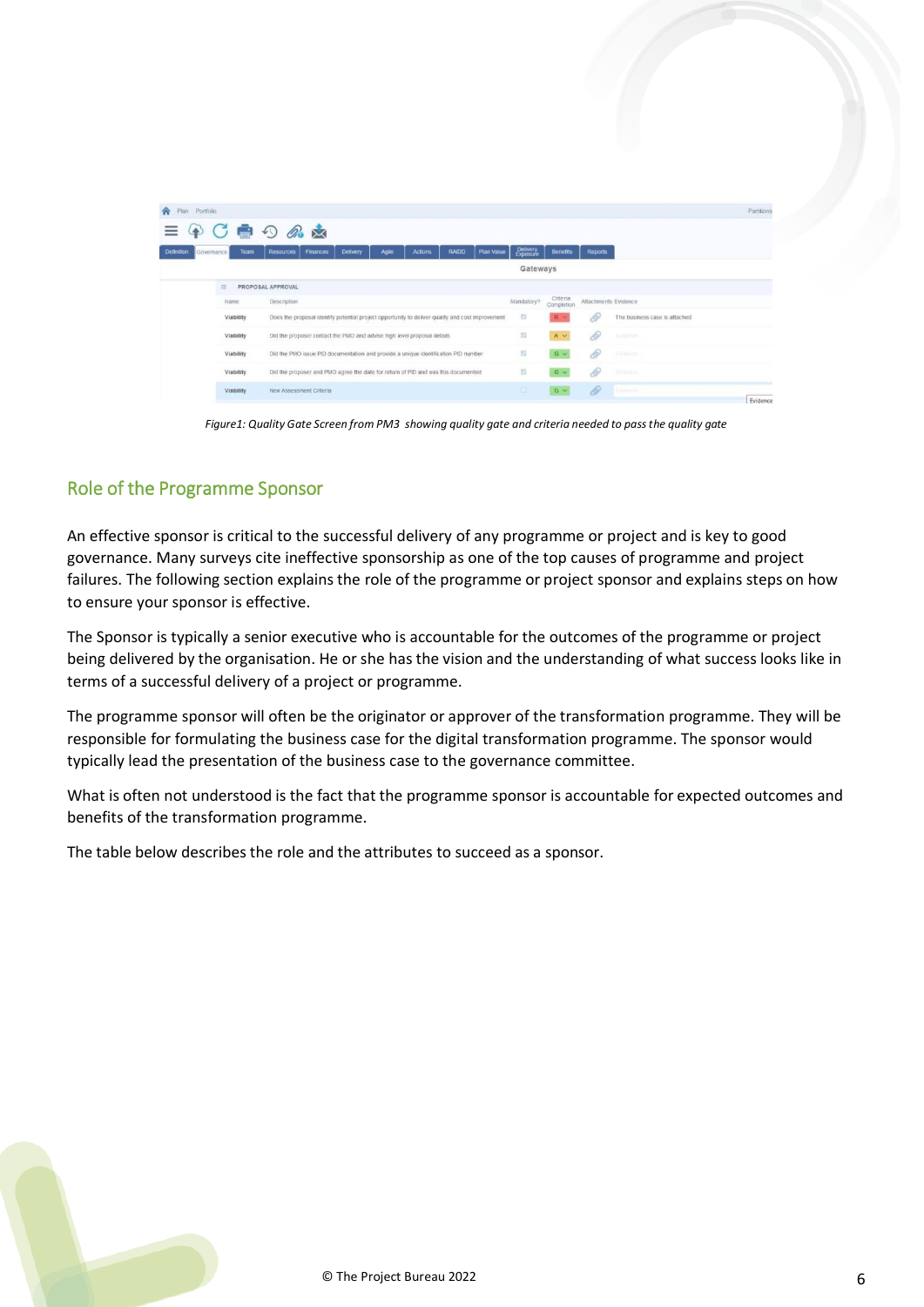|                                       | <b>Role Specification</b>                                                                                                                                                                                                                                                                                                                                                                                                                      |
|---------------------------------------|------------------------------------------------------------------------------------------------------------------------------------------------------------------------------------------------------------------------------------------------------------------------------------------------------------------------------------------------------------------------------------------------------------------------------------------------|
| Description                           | The sponsor is the person who has<br>$\bullet$<br>most to gain from the successful<br>delivery of the project / programme                                                                                                                                                                                                                                                                                                                      |
| Purpose                               | To ensure that the programme or<br>$\bullet$<br>project delivers the expected outcomes<br>To own the overall business change<br>resulting from the delivery of the<br>project or programme                                                                                                                                                                                                                                                     |
| <b>Overall Responsibilities</b>       | To deliver the outcomes<br>$\bullet$<br>To influence<br>To overcome or remove blockers                                                                                                                                                                                                                                                                                                                                                         |
| Core Behaviours                       | <b>Strong Decision Maker</b><br>٠<br><b>Astute Politician</b><br>Leadership Skills<br>People Influencer<br>Strong Inter-personal Skills                                                                                                                                                                                                                                                                                                        |
| Responsible for:                      | Successful Delivery of the programme /<br>$\bullet$<br>project and the organisational change<br>Managing the ongoing business case<br>Ensuring outcomes of the project and<br>programme are communicated.<br>Ensuring benefits and outcomes are<br>delivered<br>Confirming on-going viability of project<br>or programme<br>Chairing the Steering Group<br>Actively manage the benefits delivery<br>Support the project / programme<br>manager |
| <b>Experience / Core Competencies</b> | A senior manager or Director<br>preferably a C- Level<br>Knowledge of programme / project risk<br>management<br>Knowledge of financial control in a<br>programme or project environment                                                                                                                                                                                                                                                        |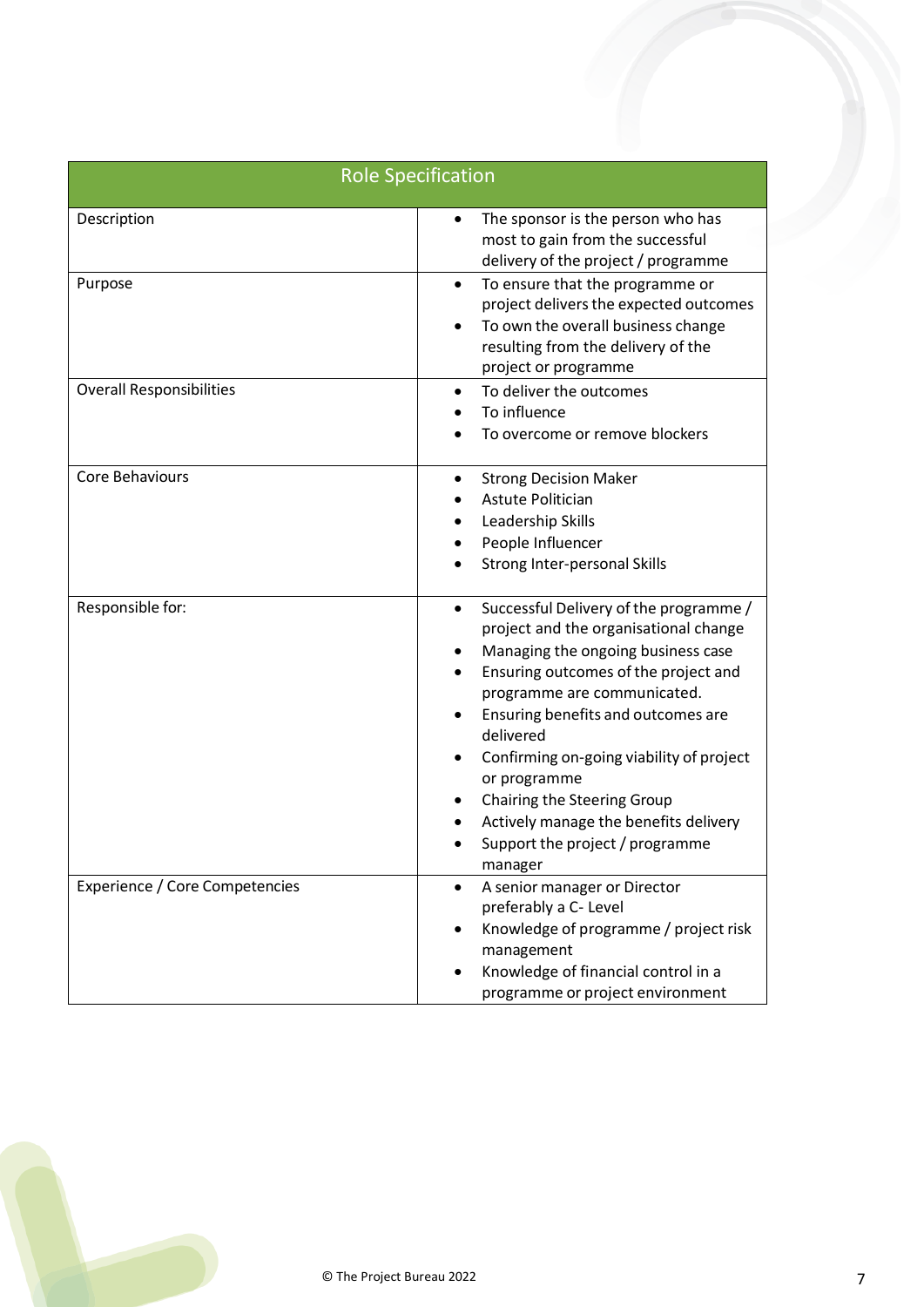# <span id="page-7-0"></span>Transformation Programmes - Reporting

To monitor and control the transformation programme, there needs to be an agreed reporting model in place. This will vary by programme, but as a rule of thumb, each project should run a team / progress meeting ion a weekly basis. A project highlight report should be produced for the Programme Management Office.

A programme highlight report should also be produced on a weekly basis and sent to the PMO, senior stakeholders and sponsor. Supplementary reports, e.g., milestone plan, risk and issue register and benefits realisation plan should also be produced. An example of a good highlight report from PM3 is shown below: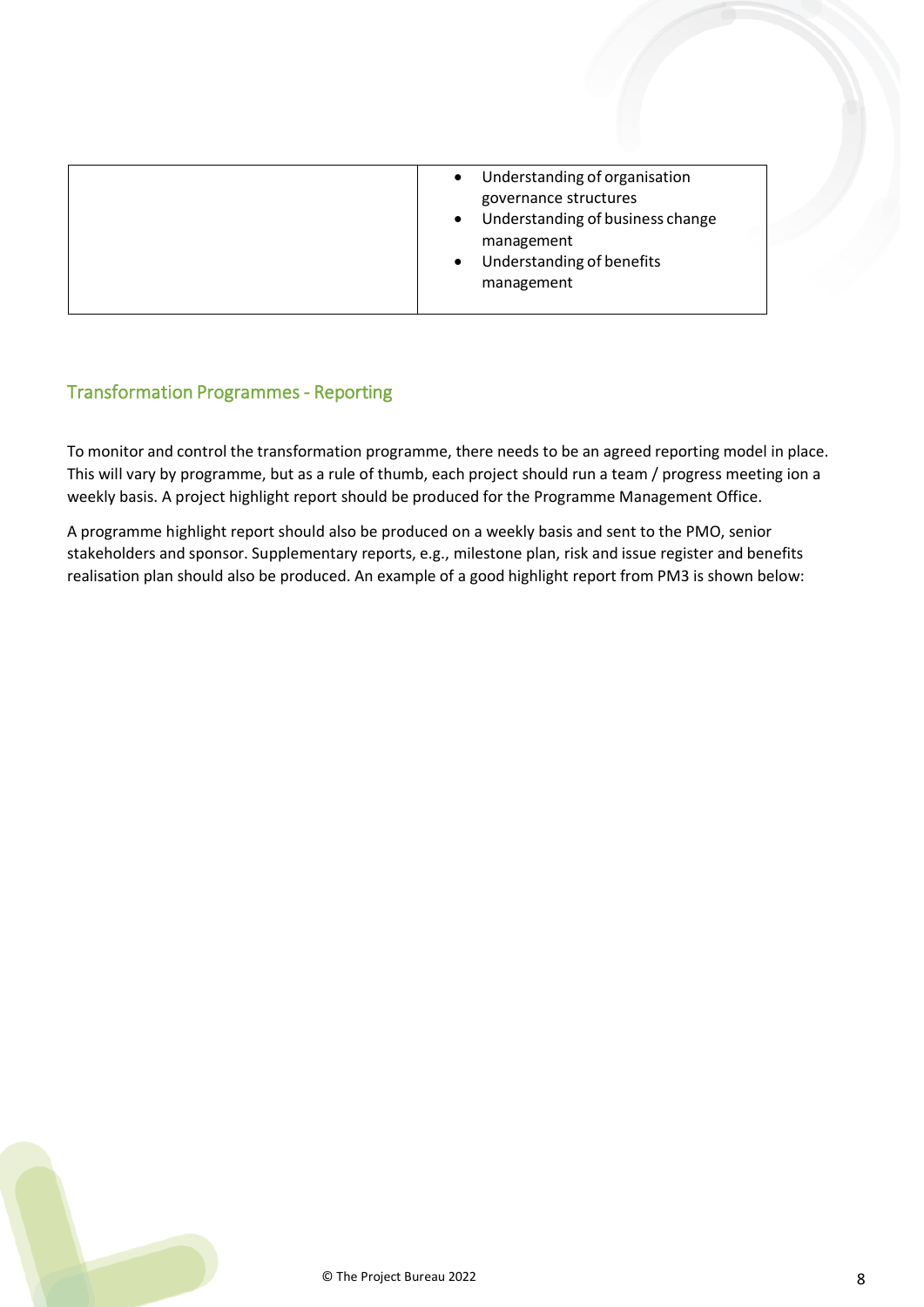| <b>Status Dashboard - with Financials</b>      |                                                   |                                         | Produced: 22-03-2021                                                                                                                                  |                          |                                          | <b>Owner: David WaltonA</b><br><b>Sponsor: Mr Big</b>    | Plan: 3196<br>Procurement 2021 (DW)                                                                                                            |                                |                    |                          |  |
|------------------------------------------------|---------------------------------------------------|-----------------------------------------|-------------------------------------------------------------------------------------------------------------------------------------------------------|--------------------------|------------------------------------------|----------------------------------------------------------|------------------------------------------------------------------------------------------------------------------------------------------------|--------------------------------|--------------------|--------------------------|--|
| Current<br>Previous                            | Delivery                                          | Project                                 | Planned Start: 21-12-2020                                                                                                                             |                          |                                          | Planned End: 31-12-2021                                  | <b>Revised End:</b>                                                                                                                            |                                |                    |                          |  |
|                                                | <b>Delivery Status</b>                            |                                         | Goal                                                                                                                                                  |                          |                                          |                                                          |                                                                                                                                                | <b>Financial Status</b>        |                    |                          |  |
|                                                | Period Ending Date: 27-03-2021                    |                                         | Goal is to have a one size fits all global procurement system that is used by our global<br>procurement professionals to reduce our procurement costs |                          |                                          |                                                          |                                                                                                                                                | Period Ending Date: 31-03-2021 |                    |                          |  |
| Current                                        | <b>Previous</b>                                   | Factor                                  |                                                                                                                                                       |                          | <b>Delivery Status Summary</b>           |                                                          |                                                                                                                                                | <b>Capital £k</b>              | <b>Revenue £k</b>  | <b>Total £k</b>          |  |
| Red                                            | Red                                               | <b>Budget</b>                           | Overall status is Amber as costs are in excess of budget by 22%. There is alos a concern                                                              |                          |                                          |                                                          | <b>Budget To End</b>                                                                                                                           | 899.00                         | 420.00             | 1,319.00                 |  |
| Red                                            | Red                                               | Time                                    | that the key processes are not defined. Next action is to review the budget and recruit a BA<br>to document key processes.                            |                          |                                          |                                                          | <b>Actual To Date</b>                                                                                                                          | 92.00                          | 33.00              | 125.00                   |  |
| Green                                          | Green                                             | <b>Benefits</b>                         |                                                                                                                                                       |                          |                                          |                                                          | <b>Forecast To Date</b>                                                                                                                        | 552.00                         | 225.00             | 777.00                   |  |
| Green                                          | Green                                             | Scope                                   |                                                                                                                                                       |                          |                                          |                                                          | Variance                                                                                                                                       | $-807.00$                      | $-387.00$          | $-1.194.00$              |  |
| Green                                          | Green                                             | Team                                    |                                                                                                                                                       |                          |                                          |                                                          |                                                                                                                                                | <b>Financial Commentary</b>    |                    |                          |  |
| Amber                                          | Amber                                             | <b>Risks</b>                            |                                                                                                                                                       |                          | <b>Key Achievements This Period</b>      |                                                          | The project is proceeding within the original project budget. There are, at                                                                    |                                |                    |                          |  |
| Green                                          | Green                                             | <b>Issues</b>                           | ideas have been generated and the first pass of our requirements have been gathered.                                                                  |                          |                                          |                                                          | this stage, no causes of concern re the the project budget either capex<br>or opex. We are carefully monitoring the budget on a monthly basis. |                                |                    |                          |  |
| Green                                          | Green                                             | Stakeholder                             | Budgets have been submitted and a financial reporting process has been initiated.                                                                     |                          |                                          |                                                          |                                                                                                                                                |                                |                    |                          |  |
| Red                                            | Red                                               | Process                                 |                                                                                                                                                       |                          |                                          |                                                          |                                                                                                                                                |                                |                    |                          |  |
|                                                |                                                   |                                         |                                                                                                                                                       |                          |                                          |                                                          |                                                                                                                                                |                                |                    |                          |  |
| Red                                            | Red                                               | Overall                                 |                                                                                                                                                       |                          |                                          |                                                          |                                                                                                                                                |                                |                    |                          |  |
|                                                |                                                   | <b>Key Targets Next Period</b>          |                                                                                                                                                       |                          |                                          |                                                          | <b>Topics for Management Escalation / Discussion</b>                                                                                           |                                |                    |                          |  |
| <b>Sponsor briefed</b><br><b>Budget review</b> | Stakeholders have also been briefed               |                                         |                                                                                                                                                       |                          |                                          |                                                          |                                                                                                                                                |                                |                    |                          |  |
|                                                |                                                   |                                         |                                                                                                                                                       |                          | <b>Next 5 Milestones To Be Completed</b> |                                                          |                                                                                                                                                |                                |                    |                          |  |
| Code                                           |                                                   | <b>Milestone Name</b>                   | Owner                                                                                                                                                 | <b>Planned Date</b>      | <b>Revised Date</b>                      |                                                          |                                                                                                                                                | <b>Explanation</b>             |                    |                          |  |
| <b>IT02</b>                                    | <b>Requirements Identified</b>                    |                                         | David WaltonA                                                                                                                                         | 01-02-2021               |                                          |                                                          |                                                                                                                                                |                                |                    |                          |  |
| <b>GW-2</b>                                    | Ideation                                          |                                         | David WaltonA                                                                                                                                         | 04-02-2021               | 15-02-2021                               |                                                          |                                                                                                                                                |                                |                    |                          |  |
| <b>IT05</b><br>GW-1                            | Scope, Value & Plan & Budget                      | <b>Architecture Requirements Agreed</b> | Joginder Pandha<br><b>David WaltonA</b>                                                                                                               | 26-02-2021<br>31-03-2021 |                                          |                                                          |                                                                                                                                                |                                |                    |                          |  |
|                                                |                                                   |                                         |                                                                                                                                                       |                          |                                          |                                                          |                                                                                                                                                |                                |                    |                          |  |
|                                                |                                                   |                                         |                                                                                                                                                       |                          |                                          |                                                          |                                                                                                                                                |                                |                    |                          |  |
| GW00                                           |                                                   | Project Architecture Board (PAB)        | David WaltonA                                                                                                                                         | 17-06-2021               |                                          |                                                          |                                                                                                                                                |                                |                    |                          |  |
| <b>Risk ID</b><br>AS002                        |                                                   |                                         | <b>Top 3 Delivery Risks</b>                                                                                                                           |                          |                                          | <b>Mitigation Plan</b>                                   |                                                                                                                                                |                                | <b>Risk Owner</b>  | <b>By When</b>           |  |
| <b>AS014</b>                                   | Sponsor is not engaged<br>A new risk for March 17 |                                         |                                                                                                                                                       |                          | Mitigation actons                        | Train sponsor as to his role and actions that are needed |                                                                                                                                                | David WaltonA                  | David Waltonpm     | 18-02-2021<br>31-03-2021 |  |
|                                                |                                                   |                                         |                                                                                                                                                       |                          |                                          |                                                          |                                                                                                                                                |                                |                    |                          |  |
| <b>Issue ID</b>                                |                                                   |                                         | <b>Top 3 Delivery Issues</b>                                                                                                                          |                          |                                          | <b>Mitigation Plan</b>                                   |                                                                                                                                                |                                | <b>Issue Owner</b> | <b>By When</b>           |  |
| AS003                                          | Key Vendor has ceased to trade                    |                                         |                                                                                                                                                       |                          | Recruit vendor's staff directly          |                                                          |                                                                                                                                                | <b>David WaltonA</b>           |                    | 06-01-2021               |  |
| <b>AS005</b>                                   | <b>Budget is not realistic</b>                    |                                         |                                                                                                                                                       |                          | Seek extra budget                        |                                                          |                                                                                                                                                | David WaltonA                  |                    | 26-02-2021               |  |
| <b>AS006</b>                                   | Covid lockdown                                    |                                         |                                                                                                                                                       |                          | None identified                          |                                                          |                                                                                                                                                | David WaltonA                  |                    | 29-01-2021               |  |

*Figure 2: PM3 example highlight report*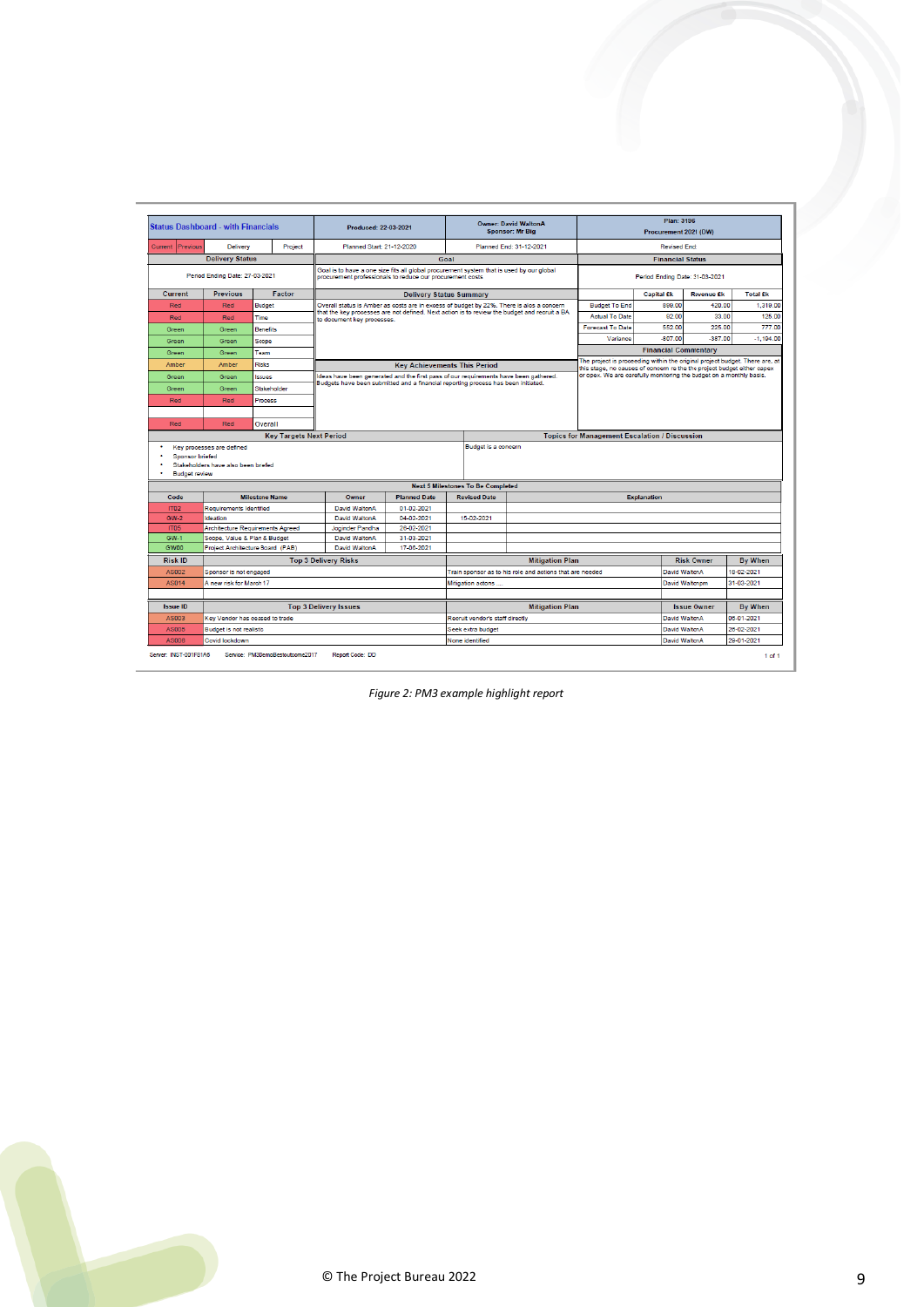This report shows key traffic lights and the trend from the previous week and a financial summary. In addition to the commentary on progress and activities next period, there is a summary of:

- Milestones;
- Risks; and
- Issues

This summary gives a good summary health check of the project or programme. This highlight report will need to be supplemented by other reports including for example:

- Risk and issue register
- Gantt Chart or Milestone plan
- Financial tracker
- Benefits Realisation Plan
- Gateway Check (Is the project or programme still viable?)

There is no one size fits all for the set of reports that is needed for each period. Sometimes, a summary is all that is needed supplemented by a detailed report by exception. For example, if there are some red risks, then a risk register showing these red risks, mitigations and progress may be required.

## <span id="page-9-0"></span>Transformation Plans

The Transformation Sponsor and the senior stakeholders need to review the progress of the programme on a regular basis. There will be a number of Gantt charts and hopefully milestone plans that the projects and the overall programme are using to manage progress. The senior stakeholders need to review, on a regular basis, the progress of the programme. It is important that the review of progress is 'top-down', I.e. a programme review should use a high-level milestone plan to review progress. What is not required is a detailed Gantt chart of hundreds of activities. If there is significant slippage of a key milestone, then the stakeholders may need to see a more detailed set of activities to understand why a milestone has slipped. Too often, however, a detailed Gantt chart is presented to a transformation governance board. There will be too much detail here and a Gantt chart can be very hard to understand for someone who is not a Microsoft Project expert.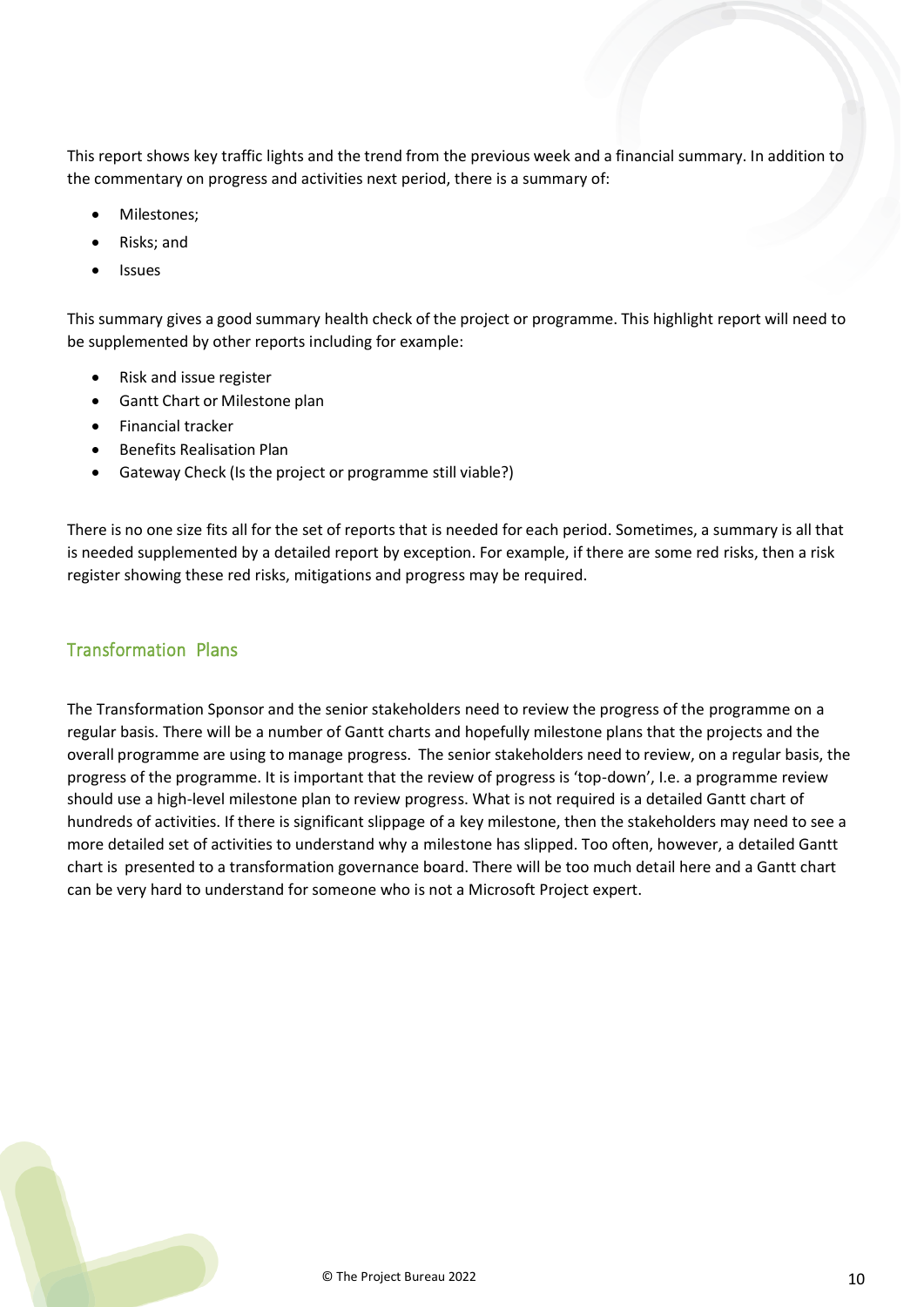|       | Gateway Set: Medium Project      | $\sim$ |                                       |                 |                 |         | Milestone Plan | Pdf Layout >>                                                                   |  |
|-------|----------------------------------|--------|---------------------------------------|-----------------|-----------------|---------|----------------|---------------------------------------------------------------------------------|--|
| ID    | Milestone Name                   |        | Milestone Owner                       | Planned<br>Date | Revised<br>Date | Gateway | IT.            | Governance                                                                      |  |
| 35581 | Requirements Identified          | 日      | David WaltonA v 01-02-2021            |                 |                 |         |                | Plan: USA Procurement 2020. Milestone: Vihen package has been                   |  |
|       | 35722 Ideation                   |        | David WaltonA v 04-02-2021 15-02-2021 |                 |                 |         |                |                                                                                 |  |
| 35582 | Architecture Requirements Agreed |        | Joginder Pandha v 26-02-2021          |                 |                 |         | --             | Plan: HR Restructure, Milestone: Portfolio Approval Meeting 1                   |  |
| 35580 | Idea Change Forum                | 团      | David Waltonpm > 21-01-2021           |                 |                 |         |                |                                                                                 |  |
| 35723 | Scope, Value & Plan & Budget     |        | David WaltonA $\sqrt{31-03-2021}$     |                 |                 |         |                |                                                                                 |  |
| 35724 | Project Architecture Board (PAB) |        | David WaltonA v 17-06-2021            |                 |                 |         |                |                                                                                 |  |
| 35583 | PM3 Priority Matrix Completed    | 同      | David WaltonA v 17-06-2021            |                 |                 |         |                | Plan: WaltonProcurement 2021, Milestone: When package has been<br>$\rightarrow$ |  |

*Figure 3: a high-level milestone plan from PM3, PPM tool*

This milestone plan depicted above has time going vertically and not horizontally as in a Gantt chart. This type of plan is a very good visual for senior managers and executives to see progress. The red line is today's date and if a milestone is not complete (black) then it is Red, I.e. late!

# <span id="page-10-0"></span>Why is Change Difficult?

It is a generally accepted fact that people are resistant to change. There has been a whole body of knowledge produced on change management. Change management processes are outside the scope of this paper, but we will seek to explain some key concepts on change management as pertaining to transformation programmes.

If people are resistant to change then there is a high probability that they will be *very* resistant to a change that is transformational. A transformation change, by definition, is likely to be major not minor. This can lead to uncertainty, fear and a high level of resistance. Managing change needs, therefore, to be a key component of any transformation programme.

The sponsor and other senior executives have a key role in developing the change vision and championing the change. To help deliver the transformational change, a change vision needs to be developed supported by a compelling need to change. The transformation programme is the path and plan to deliver part or all the change vision. The compelling need to change needs to be articulated and communicated so that all stakeholders realise that the status quo cannot continue. It is possible that the transformation is critical to the ongoing viability of the organisation which needs to be part of the messaging to stakeholders.

To help convey the 'compelling need to change' and get all people on board a stakeholder map should be developed. Each stakeholder needs to be assessed in terms of their readiness to support the change or their resistance and level of resistance to the change. Barriers to change need to be identified and strategies to overcome these barriers developed. Most transformational programmes that we have run have included a workstream that is responsible for the communication and change management activities.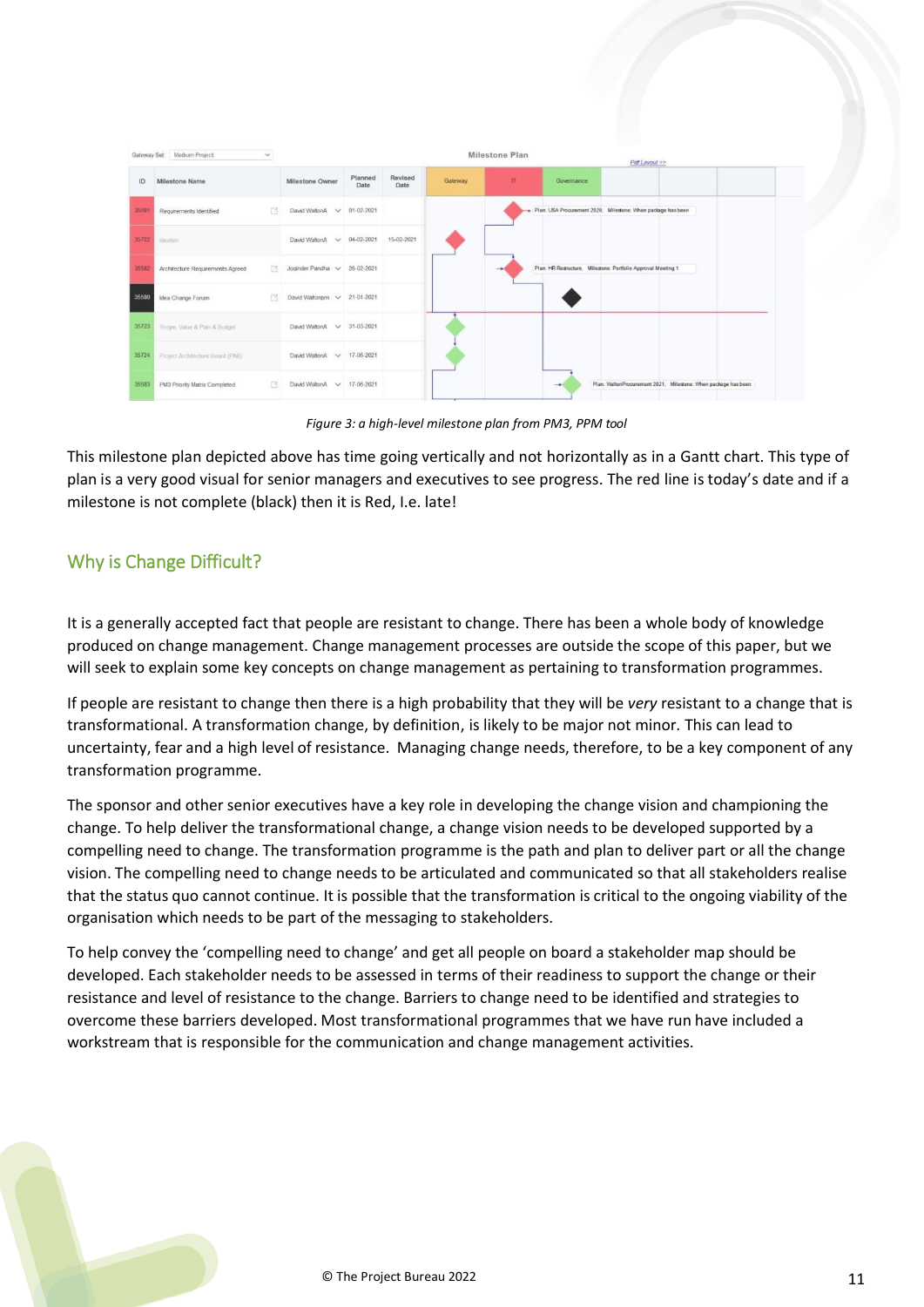The other aspect of change that is important to recognise is that people can only absorb so much change in a given period. If too much change is attempted at any one time then there is a high probability that the change will fail. If possible, change needs to be spread so that people have the capacity and 'brain space' to absorb the change.



*From: On Death and Dying by Dr Elisabeth Kubler-Ross Figure 4: The Change Curve*

To explain people's resistance to change, change management professionals use the four stages above to describe people's behaviour when confronted by change. This curve was formulated originally by Dr. Elisabeth Kubler- Ross and was based on her research into people who were in bereavement.

Although based on interviews and research on people who were grieving, it has also been found to mirror people's attitude to change.

#### <span id="page-11-0"></span>Stage 1: Shock and Denial

The first stage is shock and denial where individuals or groups resist the change and believe that the change is not real or unnecessary. To overcome this, you need to communicate effectively so people understand what is happening and why it is happening.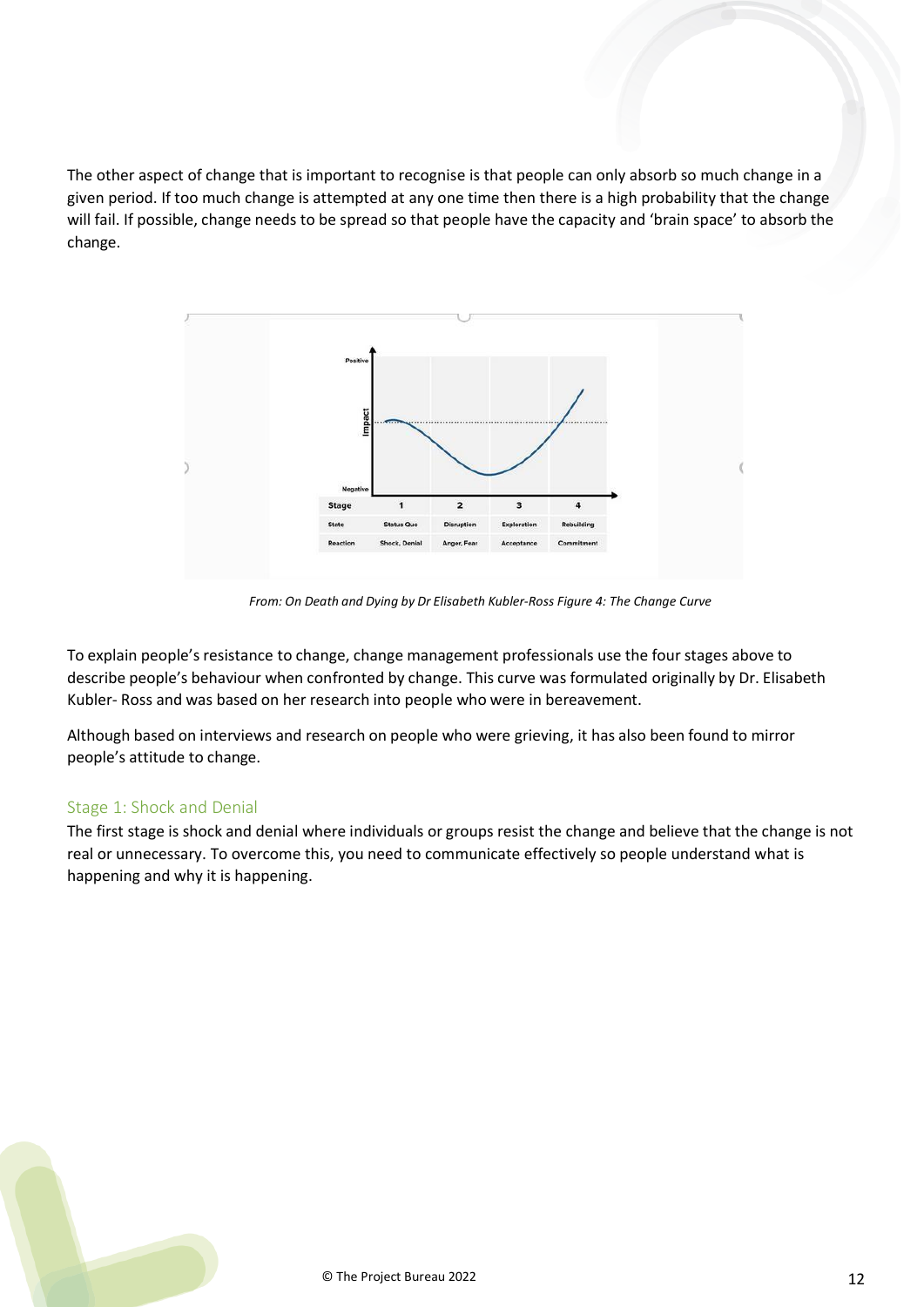#### <span id="page-12-0"></span>Stage 2: Anger / Fear

As the change sinks in people may resort to blaming someone or some group for the change. This could be management. In this stage it is important to work with individuals to mitigate problems they may face with change. This may not always be possible as some of the anger may be rooted in emotion.

#### <span id="page-12-1"></span>Stage 3: Acceptance

At this point the positive impact of the change increases and the organisation is likely to make a success out of the change. In some programmes, of course, this stage is never reached, and the change is likely to be unsuccessful. In this stage it is important to use learning and training techniques so that the impact of the change is reduced, and the individual looks for positive outcomes as a result of the change,

#### Stage 4: Commitment

At this point the change becomes embedded and people accept and even embrace the change. Benefits of the change can start to accrue as people and the organisation become more productive or efficient.

## <span id="page-12-2"></span>Symptoms of a failing Transformation Programme

For a transformation, it is essential that executives and senior management 'keep the programme team honest' and really understand the health of the programme. As explained above, the transformation will have a governance board where various updates and reports will be presented.

It is important that questions are asked so that the executive team can be sure that the programme is on track to deliver the desired outcomes or, if not, early intervention occurs to bring the programme back on track.

Key to uncovering the true health of the transformation programme is to recognise the symptoms of a failing programme. Here is our list of symptoms for a programme that appears healthy but may be in real trouble.

- Programme Status is always green.
- Steering group meetings keep being postponed or cancelled.
- Programme manager constantly says he/ she will make up the schedule slippage.
- Sponsor does not know they are the sponsor.
- Programme plan is constantly changing.
- Programme plan never changes from the baseline.
- No issues exist.
- No risks exist.
- Programme Manager is eternally optimistic.

Of course, some of these symptoms may reflect a brilliantly managed programme. But it is important that executives have a healthy sceptical view of the programme and ask pertinent questions. The transformation is often too important not to deliver so executives need to be armed with a supportive but challenging approach to the programme.